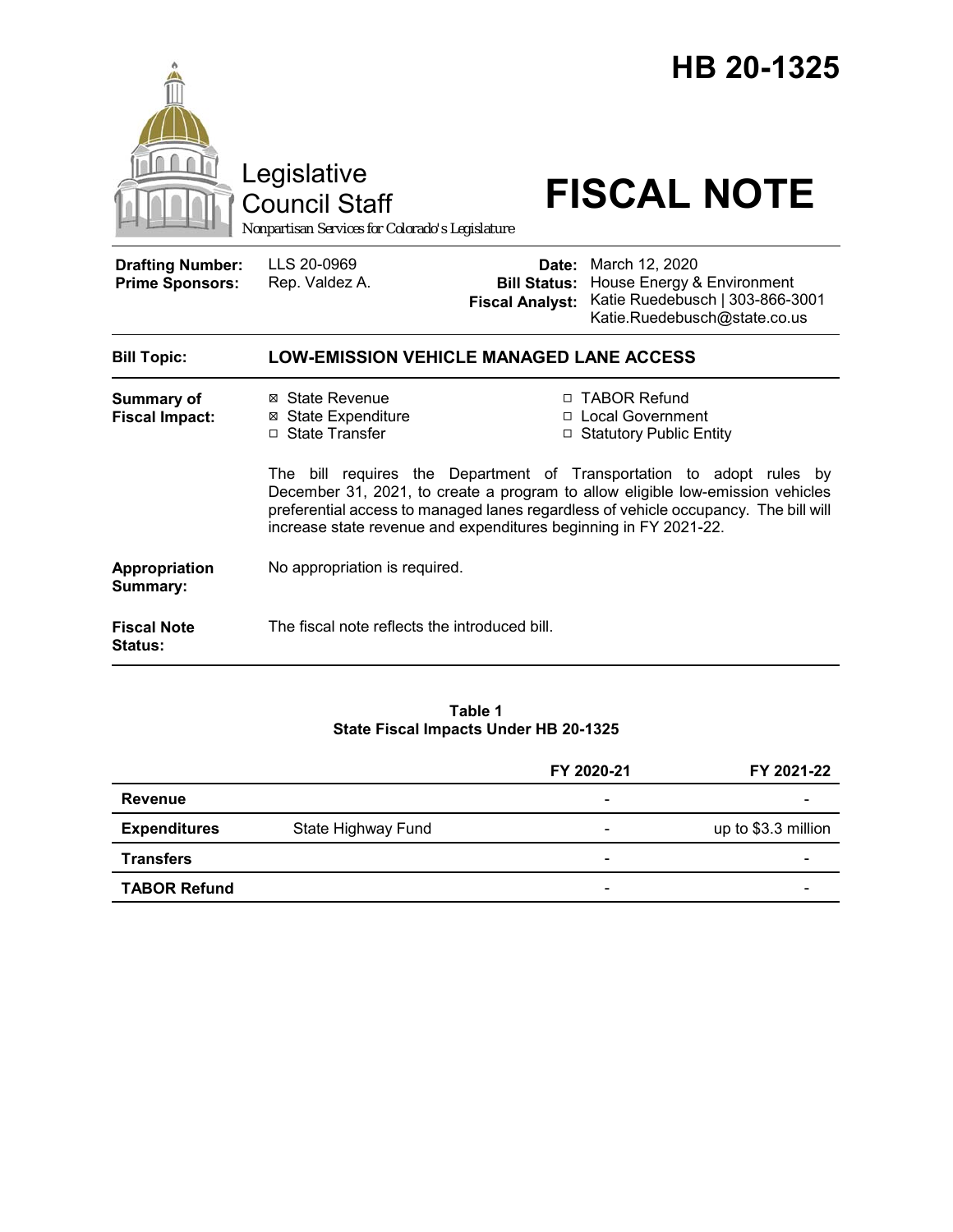## **Summary of Legislation**

The bill requires that the Department of Transportation (CDOT) adopt rules to create a program that allows eligible low-emission vehicle preferential access to managed lanes regardless of the number of vehicle occupants. The rules adopted may:

- require low-emission vehicle owners to pay an annual fee to enroll in the program;
- determine the number and types of low-emission vehicles that are eligible for the program, including limits on the number of vehicles eligible, the number of years a vehicle is eligible for the program, and differing treatment among differing classes of low-emissions vehicles;
- allow preferential access to all or some of the state's managed lanes; and
- allow either free or reduced toll access to any toll lane or high occupancy toll (HOT) lane.

The bill defines managed lanes as high occupancy vehicle (HOV) and HOT lanes. The bill also defines low-emission vehicles as a motor vehicle with a gross vehicle weight of 26,000 pounds or less that is a zero-emissions vehicle that produces zero exhaust emissions as specified in the bill or a range extended battery electric vehicle.

**Current low-emission vehicle program.** Under federal law, certain hybrid and low-emission vehicles are eligible for free use of HOV lanes on federal highways. In 2019, the federal government did not renew free use of HOVs by hybrid and low-emission vehicles and, due to this, the current CDOT low-emissions program expires on May 31, 2020. The bill repeals CDOT's statutory authority for the existing low-emissions program.

# **Background and Assumptions**

**High-Performance Transportation Enterprise.** The High-Performance Transportation Enterprise (HPTE) is a government-owned business that has the authority to issue revenue bonds, and receives less than 10 percent of its revenue from state and local government sources. HPTE is tasked with actively pursuing innovative means of transportation finance through public-private partnerships, operation of concession agreements, and fee-based projects. Money in the Statewide Transportation Enterprise Special Revenue Fund is continuously appropriated to the HPTE. HPTE is within CDOT, but overseen by an independent board of directors.

**Standard HOV lane.** A standard HOV lane, such as the lane on US 85/Santa Fe Drive, does not require a transponder and is restricted to carpools, buses, and motorcycles at all times or during certain periods.

**Express Lanes.** CDOT, HPTE, and its partners manage several Express Lanes in the Denver metropolitan area and on I-70 in the mountains.

Express Lanes are currently in operation on:

- I-25 Central from 20th Street to I-25/US 36 intersection;
- I-25 North from US 36 to 120th Avenue;
- US 36 from Denver to Boulder; and
- I-70 Eastbound Mountain Corridor, from Empire to Idaho Springs.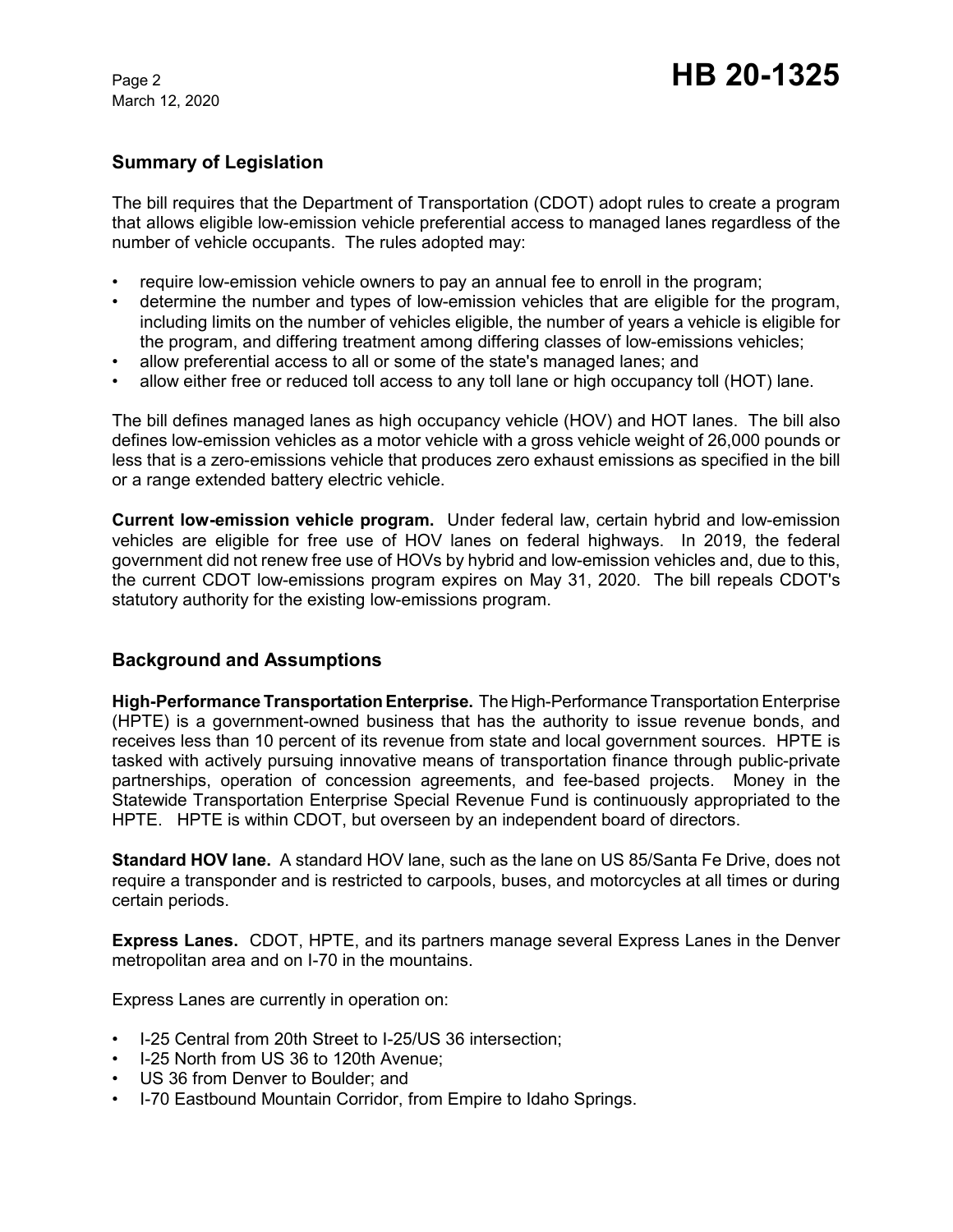Express Lanes are also under construction or planned for the following interstate sections:

- C-470 from I-25 to Wadsworth Boulevard;
- I-25 North from I-25/US 36 to Northwest Parkway/E-470;
- Central I-70 from I-25 to Chambers Road;
- North I-25 from 120th Avenue to Fort Collins;
- South I-25 Gap from Monument to Castle Rock; and
- I-70 Westbound Mountain Corridor.

The following entities operate 68 miles of Express Lanes in Colorado:

- *Plenary Roads Denver.* The HPTE contracts with Plenary Roads Denver for the operation and maintenance of express lanes on US 36 and Central I-25. Currently, US 36 has one lane running in each direction from Table Mesa Drive in Boulder to the junction with I-25 in Denver, while there are two switchable-direction lanes running seven miles from the junction of US 36 and I-25 to 20th Street in downtown Denver.
- *HPTE.* HPTE operates a single Express Lane running in each direction on I-25 between US 36 and 120th Avenue.
- *CDOT.* CDOT manages the eastbound peak-period shoulder Express Lane on I-70 between Empire and Idaho Springs with federal permission. The lane is only open on weekends and holidays and is a shoulder lane when not in use.

**ExpressToll.** State law requires CDOT to standardize automatic vehicle identification systems used on Express Lanes to ensure that drivers can purchase and install one electronic identification device, such as a transponder, to use on all toll facilities. As a result, the HPTE entered into a tolling services agreement with the E-470 Public Highway Authority to provide tolling services through ExpressToll. Switchable transponders cost \$15, and a \$20 balance is required to open an online account. Free transponders are available for HOV-only travelers.

**Toll rates.** Express Lane toll rates vary depending on time of day, and whether the vehicle owner uses an ExpressToll transponder or relies on license plate tolling. Toll rates for managed lanes operated by HPTE are set by the HPTE board. Toll rates for managed lanes operated by other entities are approved by the HPTE board.

**Current low-emission or hybrid vehicle program**.Under federal law, CDOT began a limited low-emission or hybrid vehicle program in 2008 that allowed qualified vehicles owners to apply for a permit to use HOV/HOT lanes with a single occupant. Qualified and approved vehicles must display the required exemption permit and transponder. CDOT has reached its quota of 2,000 permits, with new applicants being placed on a waiting list. As stated above, this program expires on May 31, 2020.

#### **State Revenue**

The bill may increase state cash fund revenue beginning in FY 2021-22. These impacts are discussed below.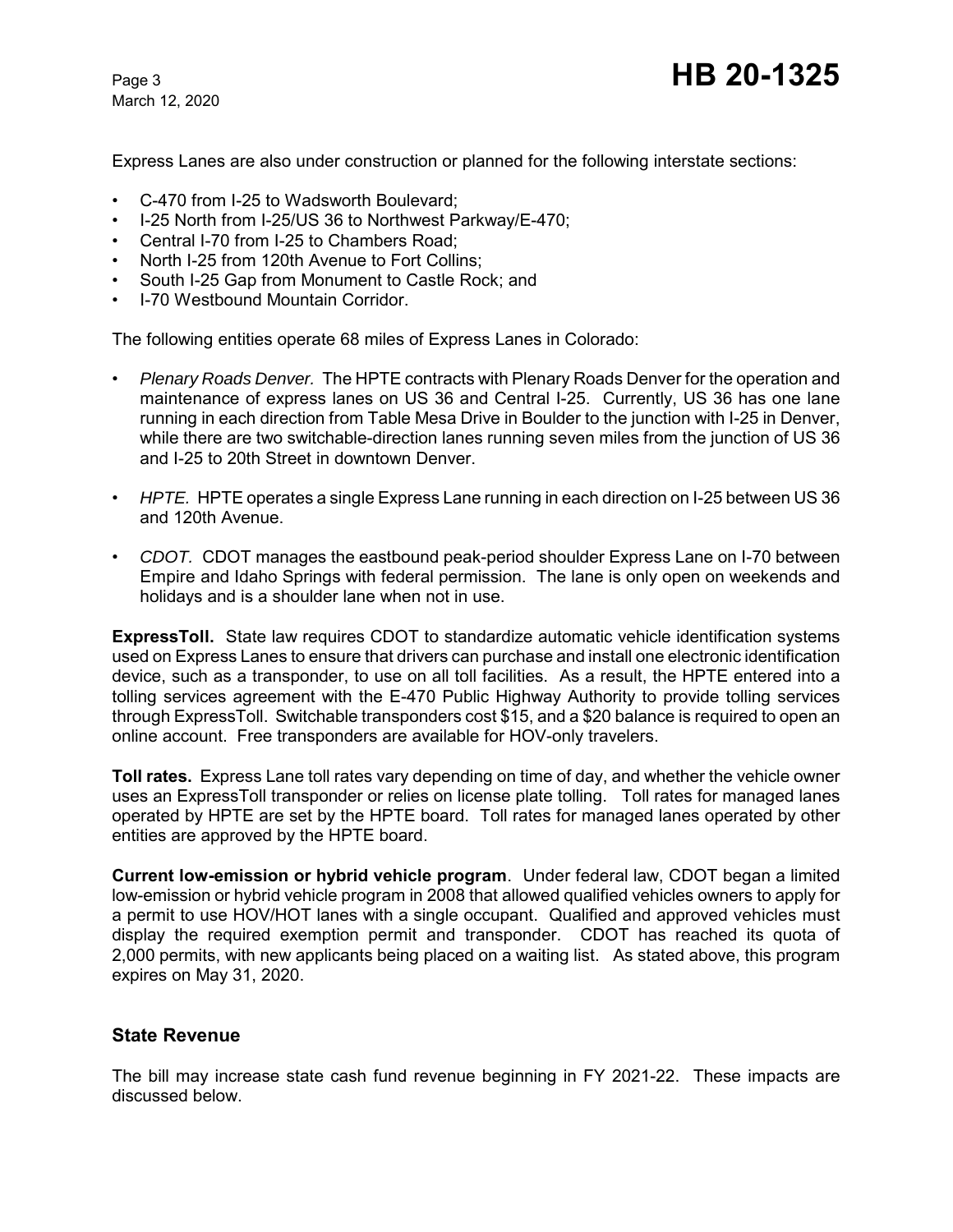**Fee revenue.** To the extent that the rules adopted by CDOT impose an annual fee on program participants, state fee revenue will increase. Fee actual fees will be set administratively by CDOT and/or HPTE based on estimated program costs and the estimated number of individuals subject to the fee. Fee revenue may be subject to TABOR depending on which entity the rules determine is responsible for collecting the fee.

**Toll revenue.** To the extent that low-emission vehicles use managed lanes for free or at a reduced rate, toll revenue will decrease. However, in future fiscal years and under HPTE's current tolling policy, the HPTE board will increase toll rates on other drivers to offset any discount program, which is expected to result in no net change to toll revenue collected by CDOT and HPTE. Toll revenue credited to the Statewide Transportation Enterprise Special Revenue Fund is not subject to TABOR.

#### **State Expenditures**

The bill will increase State Highway Fund expenditures by up to \$3.3 million in FY 2021-22. These expenditures are shown in Table 2 and discussed below.

|                                     | FY 2020-21               | FY 2021-22          |
|-------------------------------------|--------------------------|---------------------|
| <b>Department of Transportation</b> |                          |                     |
| Computer Programming                |                          | up to \$2.3 million |
| <b>Traffic and Revenue Studies</b>  | $\overline{\phantom{a}}$ | up to \$1.0 million |
| <b>Total Cost</b>                   |                          | \$3.3 million       |

**Table 2 Expenditures Under HB 20-1325**

**Department of Transportation.** The bill requires CDOT to create rules to create a low-emissions vehicle program. Any program created to allow low-emissions vehicles in managed lanes will require one-time computer programming cost to update the current toll system, ExpressToll. Computer programming costs are based on 17,200 hours over 40 weeks for an expected cost of up to \$2.2 million. Also, additional computer programming costs will be necessary to connect CDOT to the Department of Revenue's Driver License, Record, Identification, and Vehicle Enterprise Solutions (DRIVES) system to determine vehicle eligibility for the program. These costs are estimated to be approximately \$100,000 and will depend upon the scope of the rules creating the program.

In addition, the HPTE expects costs of up to \$1.0 million to conduct traffic and revenue studies on existing managed lanes to study any revenue loss that will affect outstanding loans and contractual agreements, and to accurately adjust toll rates to help offset revenue decreases. Current HPTE policy requires toll rate adjustments if any program mandates HPTE to provide discounts other than HOV3+.

Finally, workload will increase in CDOT to adopt rules to create the program. This workload can be accomplished within existing resources.